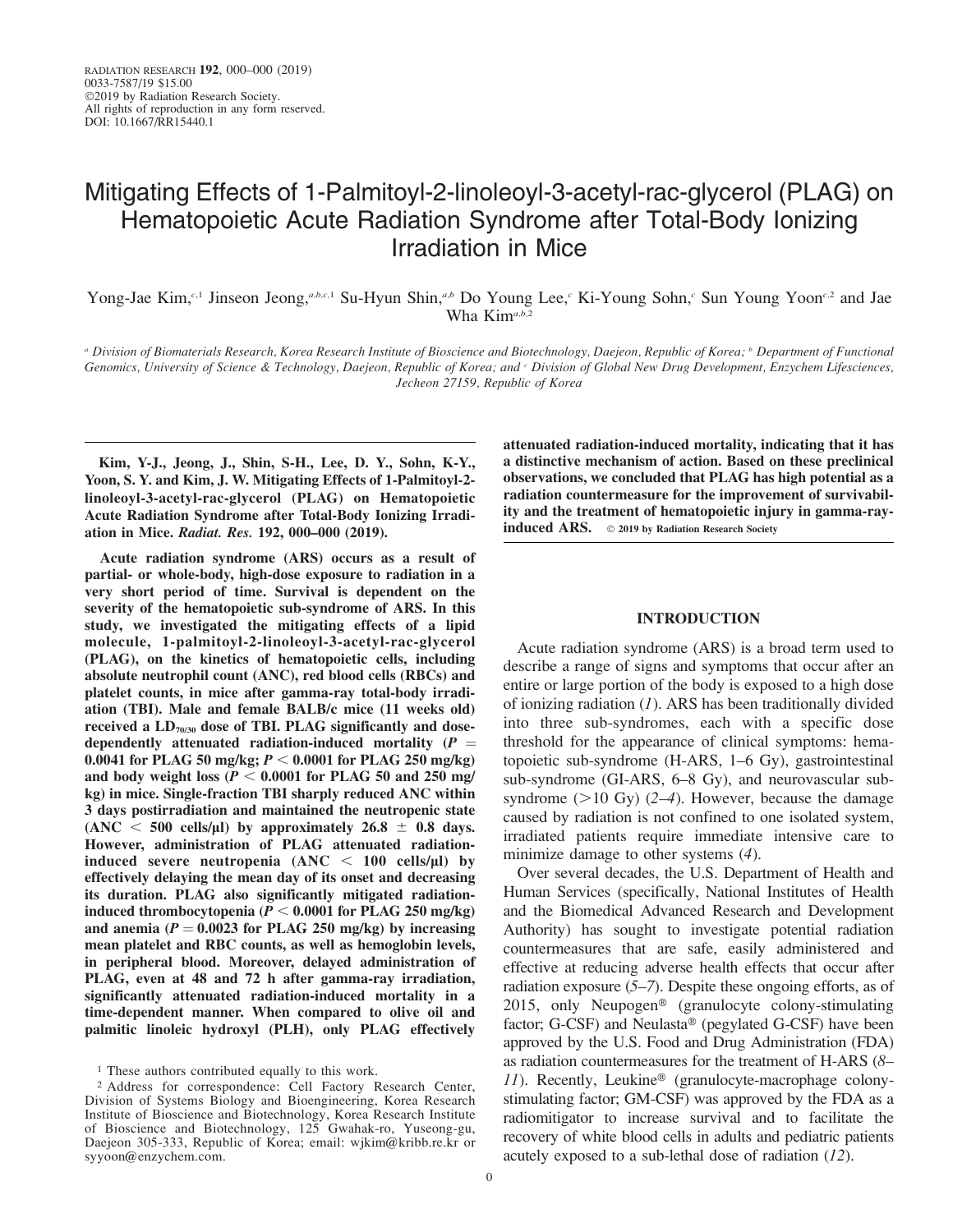Hematopoietic organs are highly susceptible to the cytotoxic effects of radiation, resulting in immune suppression including neutropenia, thrombocytopenia, and/or anemia (13–15). Patients with neutropenia often experience reduced defense against infection and inflammation, consequently followed by mortality due to sepsis (16). Low platelet counts in peripheral blood confer a greater risk of bleeding and delayed wound healing (17). The contributory mechanisms of radiation-induced immune suppression are complex. These involve the death of immune cells, blocking of cell maturation and differentiation and failure of bone marrow to produce immune cells  $(18)$ . A deeper understanding of the mechanisms by which radiation damages the immune system is necessary for the development of radiation countermeasures that boost immunity after exposure.

The chemically synthesized lipid molecule, 1-palmitoyl-2 linoleoyl-3-acetyl-rac-glycerol (PLAG), also known as EC-18, is identical to a major constituent found in the antlers of sika deer (19, 20). Previously, the therapeutic efficacy of PLAG has been demonstrated in chemotherapy-associated hematopoietic dysfunction (21). In a published clinical study, PLAG reduced the incidence of gemcitabine-induced neutropenia in patients with unresectable pancreatic cancer (22). In addition, we have previously demonstrated that PLAG exerts a synergistic effect with PEGylated G-CSF (pegfilgrastim) in the treatment of chemotherapy-induced neutropenia by regulating neutrophil extravasation (23). Based on the effect of PLAG on neutrophil modulation, we sought to determine whether it also had therapeutic efficacy as a radiation countermeasure for H-ARS, after exposure to a sub-lethal dose of gamma radiation in BALB/c mice. In this study, survival rate, body weight reduction, peripheral counts of neutrophils, platelets and RBCs, and hemoglobin levels were examined over a 30-day period.

## MATERIALS AND METHODS

#### Animals

Specific-pathogen-free male and female BALB/c mice (10 weeks old) were obtained from Koatech Co. (Pyongtaek, Republic of Korea). Upon receipt, five mice per cage were housed in a specific-pathogenfree facility and acclimatized for one week under consistent temperature and 12:12 h light-dark schedule. All animals were fed a standard mouse diet with water was available *ad libitum*. All experimental procedures were approved by the Institutional Animal Care and Use Committee of the Korea Research Institute of Bioscience and Biotechnology and were performed in compliance with the ''Guide for the Care and Use of Laboratory Animals'' by the National Research Council and Korean national laws for animal welfare.

#### Gamma-ray Irradiation

Male and female BALB/c mice (11 weeks old) were placed in single chambers of a lead-shielding irradiation apparatus and received a single uniform total-body dose of gamma-ray irradiation from a <sup>60</sup>Co source (JL Shepherd & Associates, San Fernando, CA) at an exposure rate of 0.833 Gy/min. Dose rates were measured using the EPD Mk2+ electronic dosimeter (Thermo Scientific<sup>™</sup>, Waltham, MA).

#### Administration of PLAG, Olive Oil and Palmitic Linoleic Hydroxyl Glycerol (PLH)

PLAG was obtained from Enzychem Lifesciences Corp. (Jecheon, South Korea) and re-suspended in sterile phosphate buffered saline (PBS). For the dose experiment, mice received PLAG [50 or 250 mg/ kg, oral (p.o.) administration] or vehicle (sterile PBS; 0.1 ml/mouse, p.o.) beginning 24 h postirradiation and continuing daily to day 30. For the time experiment, mice received PLAG (250 mg/kg, p.o.) either immediately postirradiation ( $+0$  day) or at 24 h ( $+1$  day), 48 h ( $+2$ days) or 72 h  $(+3$  days) postirradiation. and continuing daily to day 30. For the comparative experiment, olive oil (Sigma-Aldrich<sup>®</sup> LLC, St. Louis, MO) and PLH (Enzychem Lifesciences Corp.) were resuspended in sterile PBS. Mice were orally administered 250 mg/kg PLAG, 250 mg/kg olive oil, 250 mg/kg PLH or vehicle beginning 24 h postirradiation and continuing daily to day 30.

#### Assessment of Body Weight

The body weights of mice (10/10 male/female; 20 mice per group) were measured daily for 30 days. The results are expressed as body weights normalized to initial state. Since the mice died from radiation injury, the number of mice that were weighed was different as the study progressed.

## Assessment of Survival and the Kinetics of Blood Cells in Peripheral Blood

Mice (20/20 male/female; 40 mice per group) were monitored at least twice daily for survival for 30 days. For assessment of blood cell kinetics, the mice were divided into two cohorts of 20 mice/cohort based on blood collection time. Blood collection schedules were as follows. Cohort 1 collection was performed on days 1, 5, 10, 15, 20 and 27; cohort 2 collection was performed on days 3, 7, 12, 17, 22 and 30. Approximately 30–40 µl of whole blood was collected from the orbital sinuses using EDTA-free capillary tubes (Kimble Chase, Rockwood, TN) and collection tubes containing K3EDTA (Greiner Bio-One International, Kremsmünster, Austria). Since the mice died from radiation injury, the number of blood samples taken from the mice was different as the study progressed. The blood cells were counted and classified by complete blood count (CBC) analysis using a Mindray BC-5000 auto-hematology analyzer (Shenzhen Mindray Biomedical Electronics, Guangdong Sheng, China). The numbers of blood cells were recorded at the appointed dates for 30 days. The mice surviving after the end of experiments underwent euthanasia by  $CO<sub>2</sub>$ inhalation followed by cervical dislocation.

#### Statistical Analyses

Dose-dependent mortality was examined over 30 days using logistic regression. For statistical analysis of hematologic and body weight data, one-way ANOVA followed by Tukey-Kramer post hoc test was performed using GraphPad Prism version 8.0 (LaJolla, CA). P values  $<$ 0.05 were considered statistically significant, and the results were expressed as the mean  $\pm$  SD. Paired log-rank (Mantel-Cox) test was used to analyze the survivability and the duration of neutropenia, thrombocytopenia and anemia between control and PLAG-treated groups.

#### RESULTS

## Radiation Dose-Response Relationship (DRR) and Determination of  $LD_{XX/30}$

The mortality rate of irradiated mice positively correlates with radiation dose (24). Prior to the PLAG efficacy test, we first investigated the relationship between gamma-ray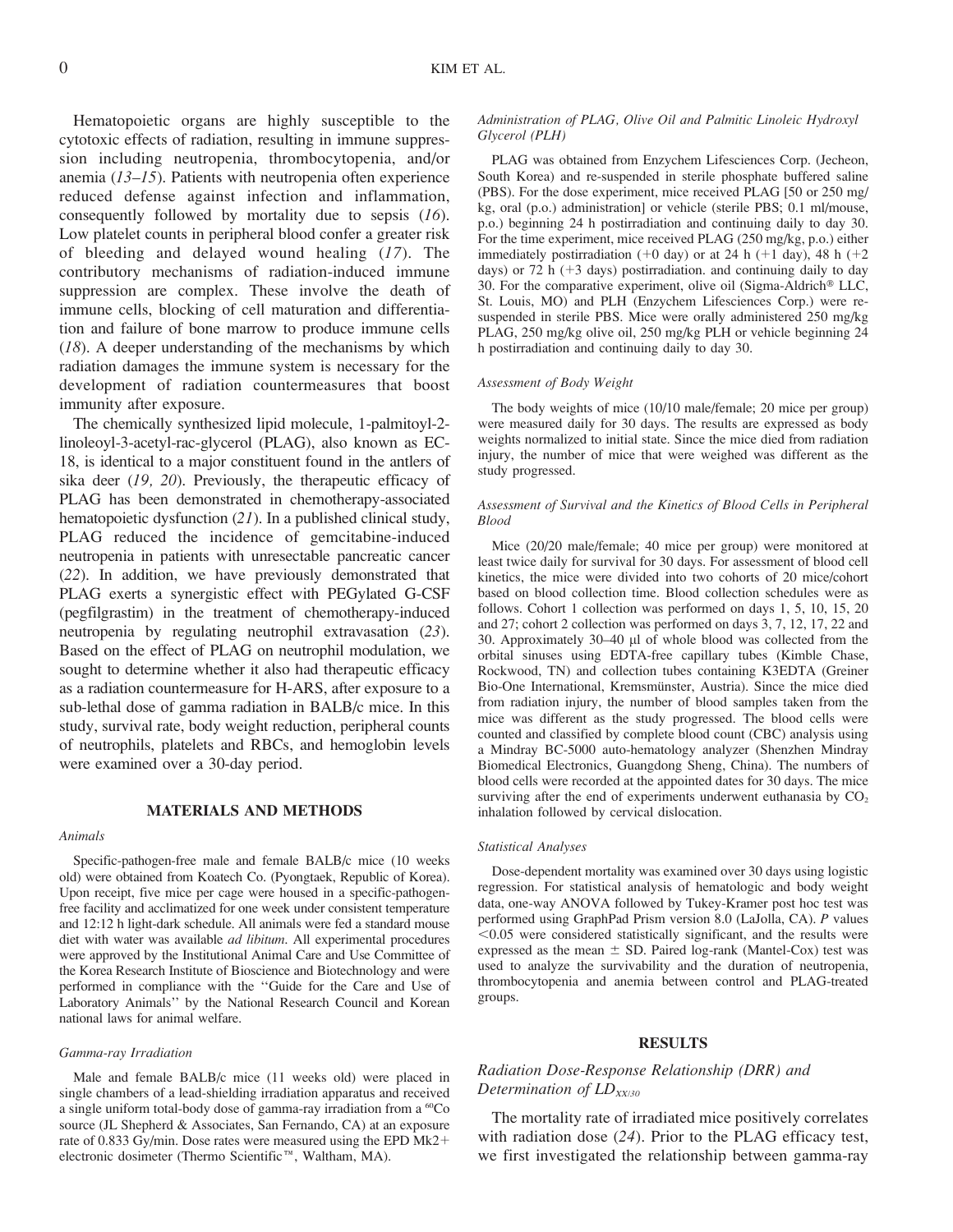

FIG. 1. Survival rates and logistic regression probability of 30-day mortality in BALB/c mice after TBI. Mice  $(n = 20$  per group, 10 males and 10 females) received gamma-ray doses ranging from 6.0 to 6.4 Gy gamma-rays. Panel A: Kaplan-Meier survival curves show the proportion of mice surviving at each time point for each radiation dose. Panel B: Radiation dose-response relationship (DRR) using a probit model. Survival at day 30 was analyzed for each radiation dose and is shown as percentage mortality on the y-axis.

dose and lethality of mice to determine the lethality dose (LD) of gamma-ray irradiation during the 30-day survival observation. Figure 1A shows Kaplan-Meier survival curves of BALB/c mice irradiated at various doses of  $60^{\circ}$ Co gamma rays; increasing radiation dose significantly decreased the overall survival time. The mean survival time (MST) of decedents for each radiation dose cohort ranged from 13.69 to 15.30 days, with the overall MST of decedents across all dose cohorts being 14.38 days (Table 1). Figure 1B shows the radiation dose-response relationship (DRR) using a probit model. Thirty-day survival was calculated at each radiation dose and is shown as percentage mortality on the y-axis. Based on the probit model in Fig. 1B, we determined  $LD_{XX/30}$  with 95% confidence intervals around each dose. The  $LD_{30/30}$ ,  $LD_{50/30}$  $_{30}$ , LD<sub>70/30</sub> and LD<sub>95/30</sub> values were 5.45, 5.85, 6.11 and 6.35 Gy, respectively (Table 2). The established  $LD_{70/30}$  in this experiment was applied in subsequent experiments to determine PLAG efficacy.

TABLE 1 Thirty-day Mortality of BALB/c Mice after Gamma-Ray Irradiation

| Survival time of decedents (days) |                 |                  |        |  |
|-----------------------------------|-----------------|------------------|--------|--|
| Radiation dose (Gy)               | Mortality       | $MST \pm SE$     | Median |  |
| 6                                 | $12/20(60\%)$   | $15.30 \pm 4.98$ | 15.5   |  |
| 6.2                               | $16/20(80\%)$   | $13.69 \pm 3.26$ | 13.5   |  |
| 6.4                               | $20/20$ (100\%) | $14.15 \pm 3.48$ | 14     |  |

## Administration of PLAG Attenuates Mortality and Body Weight Loss in Irradiated Mice

We investigated whether administration of PLAG increases the survivability of mice after receiving  $LD_{70/30}$  (6.11) Gy) TBI. Exposure alone resulted in the death of 68.5% of the animals in the vehicle control group over the 30-day observation period, with an average survival time of 21.2 days among the decedents (Fig. 2A, Table 3). Therefore, the survival rate of the vehicle control group was 32.5%. Conversely, administration of PLAG (50 and 250 mg/kg) significantly enhanced 30-day survival to  $60\%$  ( $P = 0.0041$ ) and 85% ( $P < 0.0001$ ), respectively (Fig. 2A). Moreover, the average survival time of the decedents with PLAG 50 and 250 mg/kg treatment increased to 24.3 and 27.8 days, respectively (Table 3). Based on these observations, PLAG has therapeutic potential for improving survivability and increasing the average duration of life in gamma-rayinduced ARS.

Figure 2B shows the effect of PLAG on changes in the body weights of irradiated mice over a 30-day observation period. Weight loss was examined in a different batch from that of survival and hematological analyses. The  $LD_{70/30}$ gamma-ray dose resulted in substantial decreases in body weight in the mice. Eighty percent of mice in the vehicle control group receiving irradiation alone had more than 10% body weight loss, and 40% had extreme weight loss, defined as body weight reduction of 20% or more. Only 35% and 15% of mice in the groups receiving PLAG 50 and 250 mg/kg experienced severe radiation-induced weight loss, respectively (Table 4). This observation indicates that PLAG is very effective in mitigating body weight loss in gamma-ray-induced ARS.

TABLE 2 Estimated Radiation Dose in BALB/c Mice after Gamma-Ray Irradiation

| <b>Oamma Kay Maghanon</b> |                     |                        |                        |  |  |
|---------------------------|---------------------|------------------------|------------------------|--|--|
| $LD_{XX/30}$              | LD estimate<br>(Gy) | Lower $95\%$<br>CI(Gy) | Upper $95\%$<br>CI(Gy) |  |  |
| LD <sub>30/30</sub>       | 5.44                | 5.17                   | 5.65                   |  |  |
| $LD_{50/30}$              | 5.85                | 5.68                   | 5.99                   |  |  |
| LD <sub>70/30</sub>       | 6.11                | 6                      | 6.21                   |  |  |
| $LD_{95/30}$              | 6.35                | 6.27                   | 6.42                   |  |  |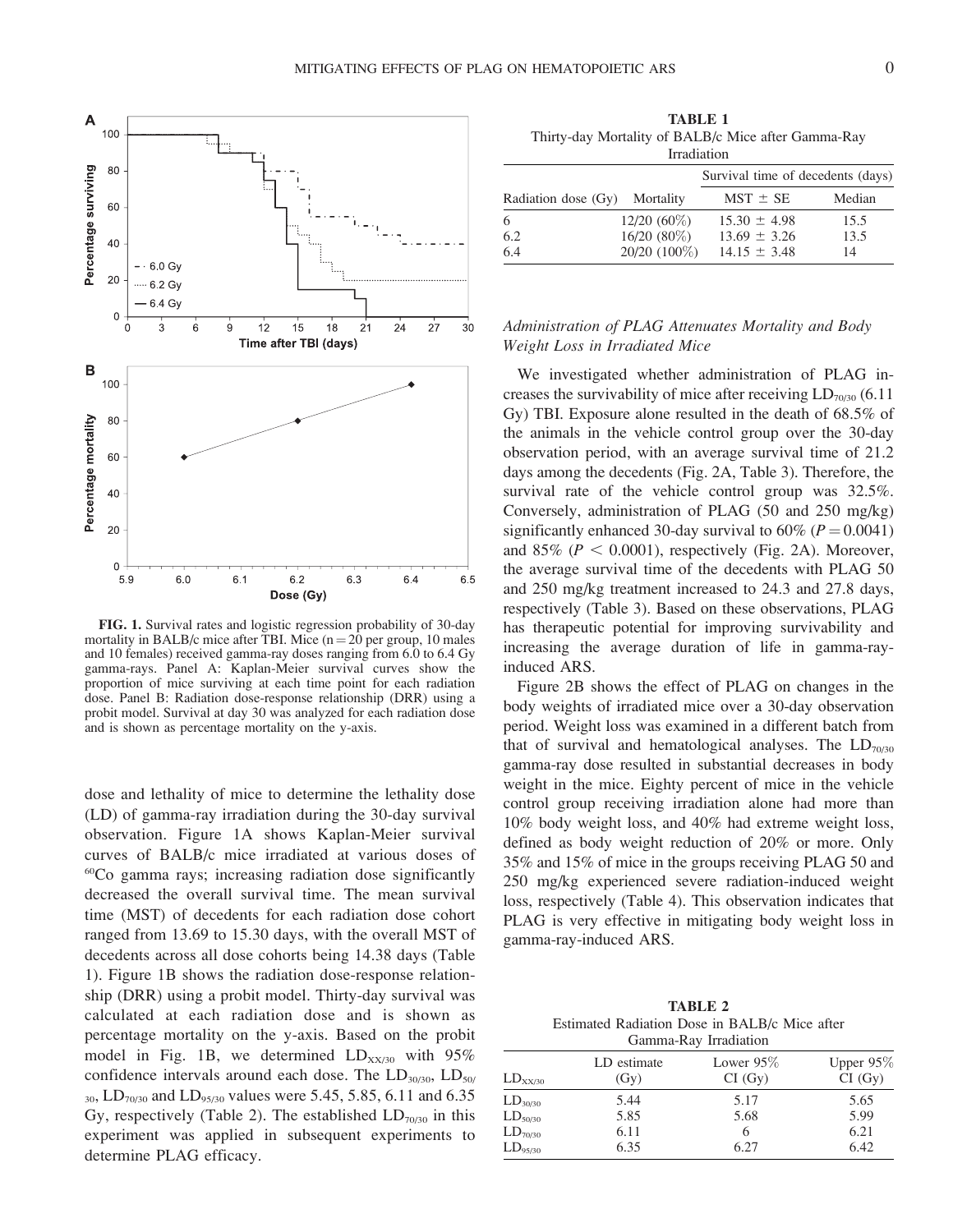

FIG. 2. PLAG increased survival rates and mitigated body weight loss in mice receiving an  $LD<sub>70/30</sub>$  dose of gamma rays. Mice (n = 40 per group, 20 males and 20 females) received the  $LD_{70/30}$  dose (6.11 Gy) of gamma rays, and were administered 50 or 250 mg/kg of PLAG once a day starting the day after irradiation and continuing until the final day of observation. Panel A: Survival was monitored for 30 days.  $P =$ 0.0041, 6.11 Gy + PLAG 50 mg/kg vs. 6.11 Gy;  $P < 0.0001$ , 6.11 Gy þ PLAG 250 mg/kg vs. 6.11 Gy (log-rank test). Panel B: Body weights were measured daily for 30 days. Data are presented as mean.  $*6.11$  Gy vs. 6.11 Gy + PLAG 50 mg/kg;  $*6.11$  Gy vs. 6.11 Gy + PLAG 250 mg/kg.  $\#^{*}P$  < 0.05,  $\#^{*}P$  < 0.01,  $\#^{*}P$  + 0.005.

## Administration of PLAG Mitigates ANC Loss in Peripheral Blood of Irradiated Mice

Hematological nadirs are known to be closely associated with the decreased survival from ARS (25). Using CBC analysis, we investigated whether enhanced survivability by PLAG results from increases in nadir values. A single-dose of TBI ( $LD<sub>70/30</sub>$ , 6.11 Gy) rapidly diminished the absolute neutrophil counts (ANC) within 3 days after gamma-ray irradiation (Fig. 3A). In particular, the administration of PLAG 50 and 250 mg/kg significantly attenuated radiation-

TABLE 4 Effect of PLAG (Daily Administration) on Occurrence and Severity of Body Weight Loss of Irradiated Mice

|                |    |        | $>10\%$ Body weight loss $>20\%$ Body weight loss |
|----------------|----|--------|---------------------------------------------------|
| Treatment      |    | Z      |                                                   |
| Control        | 16 | $80\%$ | $40\%$                                            |
| PLAG 50 mg/kg  |    | 55%    | 35%                                               |
| PLAG 250 mg/kg |    | 15%    | 15%                                               |

induced depletion of ANC in mice in a dose-dependent manner (Fig. 3A and B). The mean first day of severe neutropenia (ANC  $<$  100 cells/ $\mu$ I) in control and PLAG 50 and 250 mg/kg-treated groups was  $3.8 \pm 0.3$ ,  $5.7 \pm 0.6$  and  $8.5 \pm 1.0$  days, respectively (Table 5). Although PLAG did not protect irradiated mice from experiencing severe neutropenia, it significantly reduced the duration of severe neutropenia (Table 5). In addition, the group treated with PLAG 250 mg/kg exhibited a significant increase in the mean nadir of ANC, from 20.5  $\pm$  2.2 cells/µl to 49.0  $\pm$  4.9  $\text{cells/}\mu\text{l}$  after irradiation (Table 6). These observations show that administration of PLAG has a remarkable effect in preventing gamma-ray-induced ANC depletion.

## Administration of PLAG Mitigates Platelet Loss in Peripheral Blood in Irradiated Mice

Low platelet counts increase bleeding risk (26). Thrombocytopenia is a condition in which peripheral blood platelet counts are below 100,000 platelets/ $\mu$ l (17, 27, 28). Single-dose gamma-ray TBI (6.11 Gy) rapidly reduced mean platelet counts to below 50% of the baseline within 5 days, and below  $100 \times 10^3$  cells/ $\mu$ l within approximately 9 days postirradiation (Fig. 4A). Administration of PLAG did not significantly prevent radiation-induced peripheral platelet depletion. However, administration of PLAG 250 mg/kg significantly reduced the duration of thrombocytopenia from 13.1  $\pm$  1.1 to 6.7  $\pm$  0.5 days (P < 0.0001) (Table 5). In addition, mice treated with PLAG 250 mg/kg exhibited a remarkable increase in the mean nadir of platelet counts, from 27.6  $\pm$  1.9  $\times$  10<sup>3</sup> cells/µl to 50.1  $\pm$  3.2  $\times$  10<sup>3</sup> cells/µl, after gamma-ray irradiation, and significantly reduced the mean number of days to platelet recovery  $( \geq 100,000 \text{ cells}/$  $\mu$ l), from 22.8  $\pm$  1.1 to 16.8  $\pm$  0.4 cells/ $\mu$ l (Table 6). Based on this observation, PLAG administration is very effective for recovering gamma-ray-induced depletion of platelet counts.

Dose Effect of PLAG (Daily Administration) on Survivability and Average Life Duration of Irradiated Mice No. of mice that<br>survived/total Survivability Survival time of decedents (days)<br>
Example 1: SE Median Log-rank<br>
test  $P^*$ Mean  $\pm$  SE  $\frac{13}{40}$   $\frac{13}{40}$   $\frac{32.5}{21.2 \pm 1.0}$  21 PLAG 50 mg/kg 24/40 24.3 ± 1.2 25.5 0.0041<br>PLAG 250 mg/kg 34/40 34/40 85 27.8 ± 0.4 27.5 < 0.0001 PLAG 250 mg/kg

TABLE 3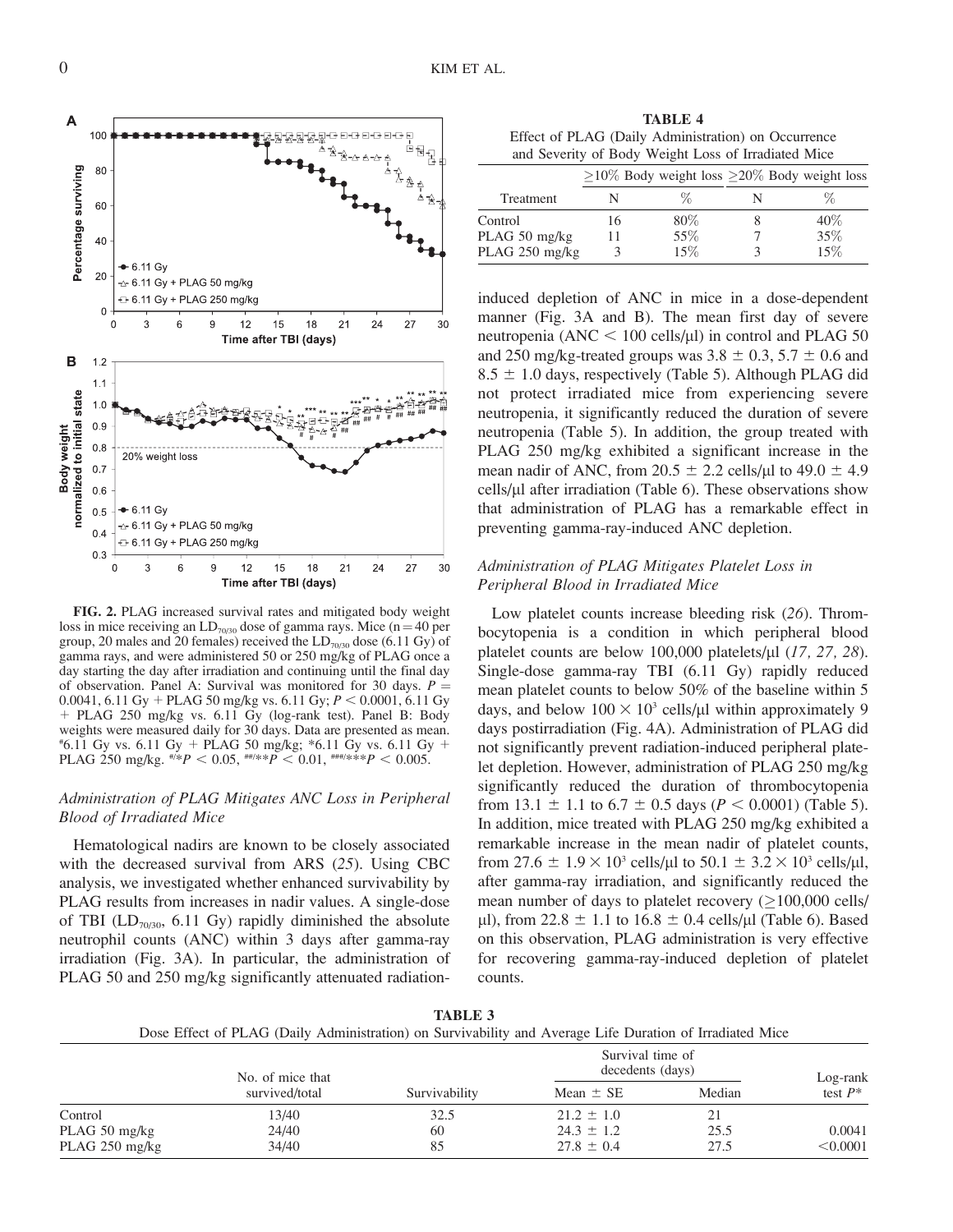| and Anemia (HGB $\leq$ 12 g/dL) in Control and PLAG-Treated Mice Exposed to 6.11 Gy |                                                                            |                                                                         |                                                                             |                                                                       |                                                            |  |
|-------------------------------------------------------------------------------------|----------------------------------------------------------------------------|-------------------------------------------------------------------------|-----------------------------------------------------------------------------|-----------------------------------------------------------------------|------------------------------------------------------------|--|
| Treatment                                                                           | Mean first day<br>severe<br>neutronenia <sup>a</sup><br>$(\pm SE$ , range) | Mean duration of<br>severe neutropenia<br>in days<br>$(\pm SE$ , range) | Mean first day<br>thrombocytopenia <sup>a</sup><br>$(\pm SE, \text{range})$ | Mean duration of<br>thrombocytopenia<br>in days<br>$(\pm SE$ , range) | Mean first<br>day<br>anemia $\alpha$<br>$(\pm SE$ , range) |  |
| Control                                                                             | $3.8 \pm 0.3$ (3-7)                                                        | $14.2 \pm 1.0^{b}$ (8-19)                                               | $9.8 \pm 0.1$ (7-10)                                                        | $13.1 \pm 1.1^{\circ}$ (7-20)                                         | $9.5 \pm 0.6$ (3-12)                                       |  |
| PLAG $50 \text{ mg/kg}$                                                             | $5.7 \pm 0.6$ (3-10)                                                       | $11.7 \pm 1.1^{\circ}$ (2-19)                                           | $10.0 \pm 0.0$ (10-10)                                                      | $12.8 \pm 0.8$ (7-17)                                                 | $10.4 \pm 0.7$ (5-15)                                      |  |
| PLAG $250 \text{ mg/kg}$                                                            | $8.5 \pm 1.0$ (3-17)                                                       | $7.3 \pm 0.8^{d}$ (2-15)                                                | $10.1 \pm 0.1$ (10-12)                                                      | $6.7 \pm 0.5^{8}$ (3-12)                                              | $12.1 \pm 0.5$ (10-15)                                     |  |
| Two-sided $P$ values<br>(control vs. PLAG 50 mg/kg)                                 | 0.0058                                                                     | 0.075                                                                   | 0.6766                                                                      | 0.832                                                                 | 0.3629                                                     |  |
| Two-sided $P$ values<br>(control vs. PLAG $250 \text{ mg/kg}$ )                     | 0.0001                                                                     | < 0.0001                                                                | 0.6766                                                                      | < 0.0001                                                              | 0.0023                                                     |  |

TABLE 5 Mean First Day and Mean Duration of Severe Neutropenia (ANC < 100 cells/ $\mu$ l), Thrombocytopenia (PLT <100 × 10<sup>3</sup> cells/ $\mu$ l)

Note. The durations of severe neutropenia, thrombocytopenia and anemia do not include data from deceased animals unless recovery occurred to that level prior to death.

*a* Includes all animals;  ${}^b n = 15$ ;  ${}^c n = 19$ ;  ${}^d n = 20$ ;  ${}^e n = 13$ ;  ${}^f n = 19$ ;  ${}^s n = 20$ .

# Administration of PLAG Mitigates the Reduction of RBC Counts and Hemoglobin Levels in Peripheral Blood in Irradiated Mice

In addition to reduced ANC and platelet counts, singledose gamma-ray TBI ( $LD<sub>70/30</sub>$ , 6.11 Gy) resulted in reduction of RBC counts and hemoglobin over the 30-day observation period (Fig. 5A and C). Anemia is a condition in which RBC count and hemoglobin level are decreased in peripheral



FIG. 3. PLAG mitigated ANC depletion in mice receiving an  $LD_{70/2}$  $_{30}$  dose of gamma rays. Mice (n = 20 per group, 10 males and 10 females) received the  $LD_{70/30}$  dose (6.11 Gy) of gamma rays and were administered 50 or 250 mg/kg of PLAG once a day starting the day after irradiation. Panel A: Effect of PLAG administration on the kinetics of ANC after 6.11 Gy irradiation for 30 days. Panel B: Dots indicate individual ANC data for days 3, 7, 17 and 22. # No radiation vs. 6.11 Gy; \*6.11 Gy vs. 6.11 Gy + PLAG 250 mg/kg.  $\frac{\#2P}{P}$  < 0.05,  $^{***}P < 0.01, ^{***}P < 0.005.$ 

blood, defined as a hemoglobin level of less than 13 g/dl in men and of less than 12 g/dl in women (29, 30). Administration of PLAG 250 mg/kg significantly prevented radiation-induced reduction of RBC counts and hemoglobin on days 17 and 22 (Fig. 5B and D). Moreover, administration of PLAG 250 mg/kg significantly reduced the duration of anemia from 15.5  $\pm$  0.8 to 9.7  $\pm$  0.7 days (P < 0.0001) (Table 5). Mice treated with PLAG 250 mg/kg exhibited a remarkable increase in the mean nadir of RBC counts, from  $3.0 \pm 0.3 \times 10^6$  cells/ul to  $4.0 \pm 0.2 \times 10^6$  cells/ul after gamma-ray irradiation, and significantly advanced the mean number of days to recovery of RBCs ( $\geq 6.3 \times 10^6$  cells/ $\mu$ l) from 26.9  $\pm$  0.8 to 24.1  $\pm$  0.7 days (Table 6). These results indicate that PLAG has a remarkable effect in attenuating gamma-ray-induced anemia.

## Time Effect of PLAG Administration on Survivability of Irradiated Mice

Currently, there are no radiation countermeasures approved by the FDA that are effective for alleviating radiation-induced damage when administered later than 48 h postirradiation (31). Therefore, we investigated how 24-h, 48-h and 72-h delayed administration of PLAG after irradiation influences survival rate for 30 days. In this experiment, using single-stage, TBI of BALB/c mice at a dose of 6.11 Gy gamma rays  $(LD_{70/30})$  caused the death of 65% of the animals in the vehicle control group within 23 days, with the average life span of decedents being 19.2 days, as shown in Figure 6A and Table 6. The survival rate in the vehicle control group was 35%. Survival percentages among irradiated mice receiving PLAG at  $+0$ ,  $+1$ ,  $+2$  and  $+3$  days were 80%, 70%, 55% and 55%, respectively. Moreover, the average life spans of decedents that received PLAG at  $+0$ ,  $+1$ ,  $+2$  and  $+3$  days were 25.0, 23.7, 18.1, and 22.3 days, respectively (Table 7). This observation indicates that PLAG has therapeutic potential for improving survivability dependent on the starting time of administration in gamma-ray-induced ARS conditions, even if it is administered late in time postirradiation.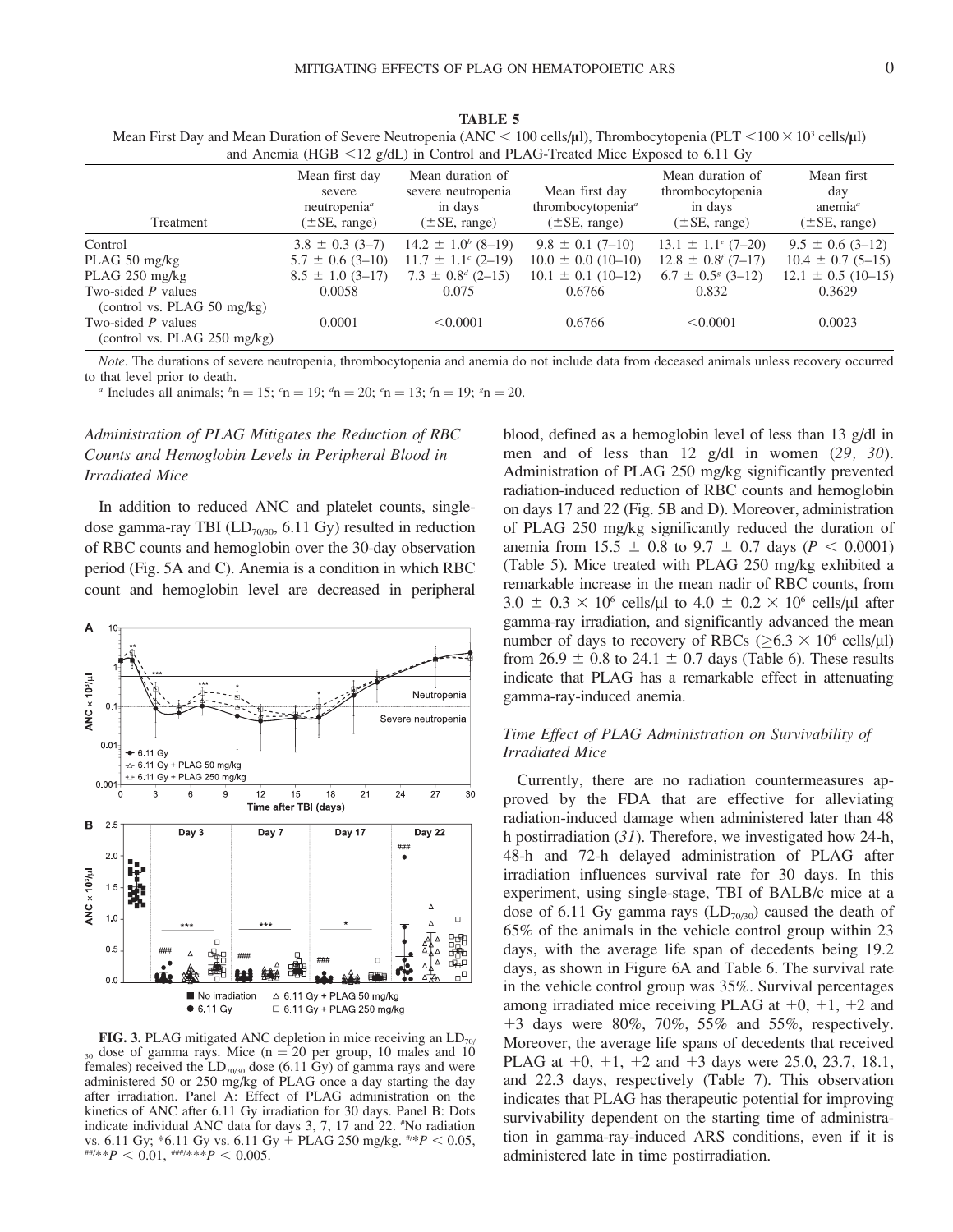|                                                                 |                                          | Gy Irradiation                                                            |                                                                          |                                                                                     |                                                           |
|-----------------------------------------------------------------|------------------------------------------|---------------------------------------------------------------------------|--------------------------------------------------------------------------|-------------------------------------------------------------------------------------|-----------------------------------------------------------|
| Treatment                                                       | Nadir of<br>$\text{ANC}^a$<br>(cells/µl) | Mean no.<br>of days to recovery:<br>ANC $>500/\mu$ l<br>$(\pm$ SE, range) | Nadir of<br>platelets <sup>a</sup><br>$(10^3 \text{ cells/}\mu\text{I})$ | Mean no. of<br>days to recovery:<br>platelets $>100,000/\mu l$<br>$(\pm$ SE, range) | Nadir of<br>$RBC^a$<br>$(10^6 \text{ cells/}\mu\text{I})$ |
| Control                                                         | $20.5 \pm 2.2$                           | $26.8 \pm 0.8^b$ (22-30)                                                  | $27.6 \pm 1.9$                                                           | $22.8 \pm 1.1^{\circ}$ (17-30)                                                      | $3.0 \pm 0.3$                                             |
| PLAG 50 mg/kg                                                   | $25.5 \pm 4.1$                           | $24.4 \pm 0.6^{\circ}$ (20-27)                                            | $29.1 \pm 1.3$                                                           | $22.8 \pm 0.8$ (17-27)                                                              | $2.7 \pm 0.1$                                             |
| PLAG 250 mg/kg                                                  | $49.0 \pm 4.9$                           | $24.7 \pm 0.7^{d}$ (20-30)                                                | $50.1 \pm 3.2$                                                           | $16.8 \pm 0.4$ (15-22)                                                              | $4.0 \pm 0.2$                                             |
| Two-sided P values<br>(control vs. PLAG 50 mg/kg)               | 0.294                                    | 0.0334                                                                    | 0.5262                                                                   | 0.9666                                                                              | 0.3266                                                    |
| Two-sided $P$ values<br>(control vs. PLAG $250 \text{ mg/kg}$ ) | < 0.0001                                 | 0.0698                                                                    | < 0.0001                                                                 | < 0.0001                                                                            | 0.0032                                                    |

| TABLE 6                                                                                                              |
|----------------------------------------------------------------------------------------------------------------------|
| Mean Nadir and Mean Number of Days to Recovery of ANC, Platelets and RBC in Control and PLAG-Treated Mice After 6.11 |
| $\sim$ $\sim$ $\sim$ $\sim$                                                                                          |

Note. ANC, platelets and RBC recovery parameters do not include data from deceased animals unless recovery occurred to that level prior to death.

*a* Includes all animals;  ${}^b n = 13$ ;  ${}^c n = 19$ ;  ${}^d n = 20$ ;  ${}^e n = 11$ ;  ${}^f n = 17$ ;  ${}^s n = 19$ .

## Effect of Administration of PLAG, Olive Oil and PLH on Survivability and Body Weight Loss in Irradiated Mice

PLAG is a lipid molecule, containing 883 kcal/100 g, with palmitic and linoleic acid esterified at the first and second position of the glycerol backbone and acetyl acid at the third position. We investigated whether the therapeutic



FIG. 4. PLAG mitigated the depletion of platelet counts in mice receiving an  $LD_{70/30}$  dose of gamma rays. Mice (n = 20 per group, 10 males and 10 females) received the  $LD_{70/30}$  dose (6.11 Gy) of gamma rays and were administered 50 or 250 mg/kg of PLAG once a day starting the day after irradiation. Panel A: The effect of PLAG administration on the kinetics of platelet counts after 6.11 Gy irradiation for 30 days. Panel B: Dots indicate individual platelet counts for days 3, 7, 17 and 22. # No radiation vs. 6.11 Gy; \*6.11 Gy vs. 6.11 Gy + PLAG 250 mg/kg.  $\frac{\#k}{P}$  < 0.05,  $\frac{\#k}{P}$  < 0.01,  $\frac{\#m}{k}$ \*\*P  $< 0.005$ .

efficacy of PLAG results from the uptake of additional calories, compared to olive oil, which contains 884.1 kcal/ 100 g, and whether the PLAG acetyl moiety contributes to improved survivability, compared to its unacetylated form, PLH. The chemical structures of PLAG and PLH are shown in Fig. 7A. A similar set of experiments was simultaneously performed to analyze the time effect of PLAG administration. The survival rate of the vehicle control group was 35%. The survival percentages of irradiated mice receiving PLAG, olive oil or PLH 250 mg/kg were 70%, 25% and 40%, respectively (Fig. 7B). Moreover, the average life spans of the decedents that received PLAG, olive oil or PLH 250 mg/kg were 23.7, 17.9 and 18.8 days, respectively (Table 8). This observation indicates that the acetyl moiety of PLAG might be attributed to improved survivability in gamma-ray-induced ARS conditions, and the mitigating effect of PLAG is not result of the uptake of additional calories.

## DISCUSSION

Since the Fukushima nuclear power plant accident in 2011, public awareness of the threat of radiation has greatly increased, and has prompted the formation of contingency plans for the prophylaxis and treatment of ARS  $(1, 32, 33)$ . Many government agencies involved in national security and public health, including the U.S. FDA, have been searching for suitable radiation countermeasures for the treatment of H-ARS and GI-ARS for several decades (5–7). However, to date, only a limited number of medical options are available, including G-CSF and PEGylated G-CSF, as mitigators of H-ARS  $(8-11)$ . Therefore, the development of safe and effective radiation countermeasures is a priority project for the government.

Here we report that gamma-ray TBI at a lethal dose  $(LD_{70}/$  $30, 6.11$  Gy) has a mortality rate of approximately 70%, and results in substantial reduction of body weight and H-ARS symptoms, including neutropenia, thrombocytopenia and anemia in BALB/c mice. Administration of PLAG 50 mg/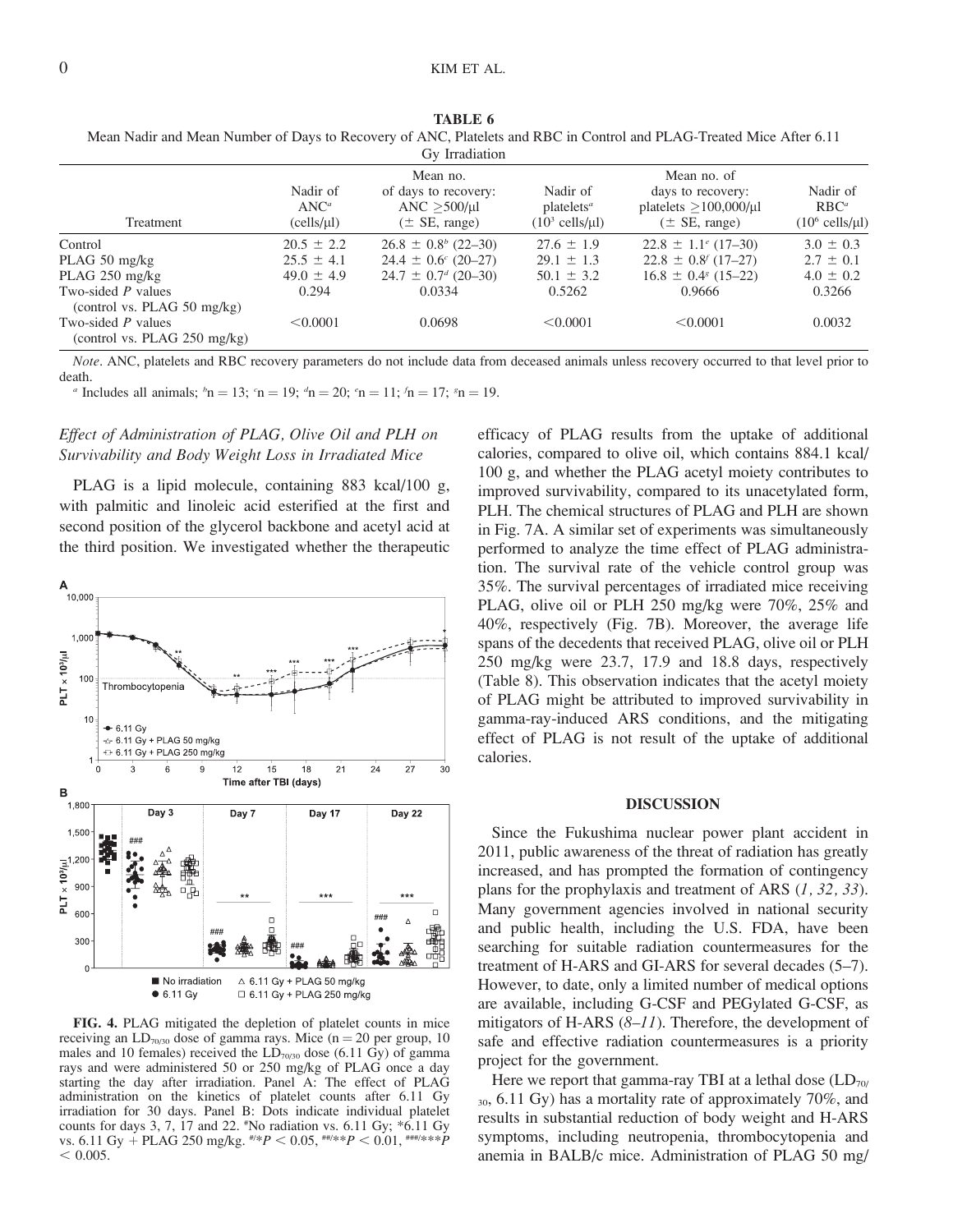

**FIG. 5.** PLAG mitigated the depletion of RBC counts and hemoglobin levels in mice receiving an  $LD_{70,30}$ dose of gamma rays. Mice (n = 20 per group, 10 males and 10 females) received the  $LD_{70/30}$  dose (6.11 Gy) of gamma rays and were administered 50 or 250 mg/kg of PLAG once a day starting the day after irradiation. Panels A and C: Effect of PLAG administration on the kinetics of RBC counts and hemoglobin levels after 6.11 Gy irradiation for 30 days. Panels B and D: Dots indicate individual platelet counts or hemoglobin levels for days 3, 7, 17 and 22. "No radiation vs. 6.11 Gy; \*6.11 Gy vs. 6.11 Gy + PLAG 250 mg/kg. "\* $P < 0.05$ , "\*\* $P$  $< 0.01,$  ###/\*\*\* $P < 0.005.$ 



FIG. 6. Time effect of PLAG administration on survivability and body weight loss in mice receiving an  $LD<sub>70/30</sub>$  dose of gamma rays. Mice (n = 20 per group, 10 males and 10 females) received an  $LD<sub>70/30</sub>$ dose (6.11 Gy) of gamma rays and were administered 250 mg/kg of PLAG once a day starting the same day  $(+0)$ , as well as 24 h  $(+1)$ day), 48 h (+2 days) or 72 h (+3 days) postirradiation. Survival was monitored for 30 days.  $*P < 0.001$ , 6.11 Gy + PLAG (+0 day) vs. 6.11 Gy;  $*P < 0.001$ , 6.11 Gy + PLAG (+1 day) vs. 6.11 Gy;  $*P =$ 0.008, 6.11 Gy + PLAG (+2 days) vs. 6.11 Gy;  $*P = 0.0012$ , 6.11 Gy  $+$  PLAG ( $+3$  days) vs. 6.11 Gy (log-rank test).



FIG. 7. Effects of administration of PLAG, olive oil and PLH on survivability in mice receiving an  $LD<sub>70/30</sub>$  dose of gamma rays. Mice (n  $=$  20 per group, 10 males and 10 females) received the  $LD<sub>70/30</sub>$  dose (6.11 Gy) of gamma rays and were administered 250 mg/kg of PLAG, olive oil and PLH once a day starting the day after irradiation and continuing until the final day of observation. Panel A: Chemical structures of PLAG and PLH. Panel B: Survival was monitored for 30 days. \* $P$  < 0.001, 6.11 Gy + PLAG 250 mg/kg vs. 6.11 Gy; \* $P$  = 0.432, 6.11 Gy + olive oil 250 mg/kg vs. 6.11 Gy;  $*P = 0.069, 6.11$ Gy + PLH 250 mg/kg vs.  $6.11$  Gy (log-rank test).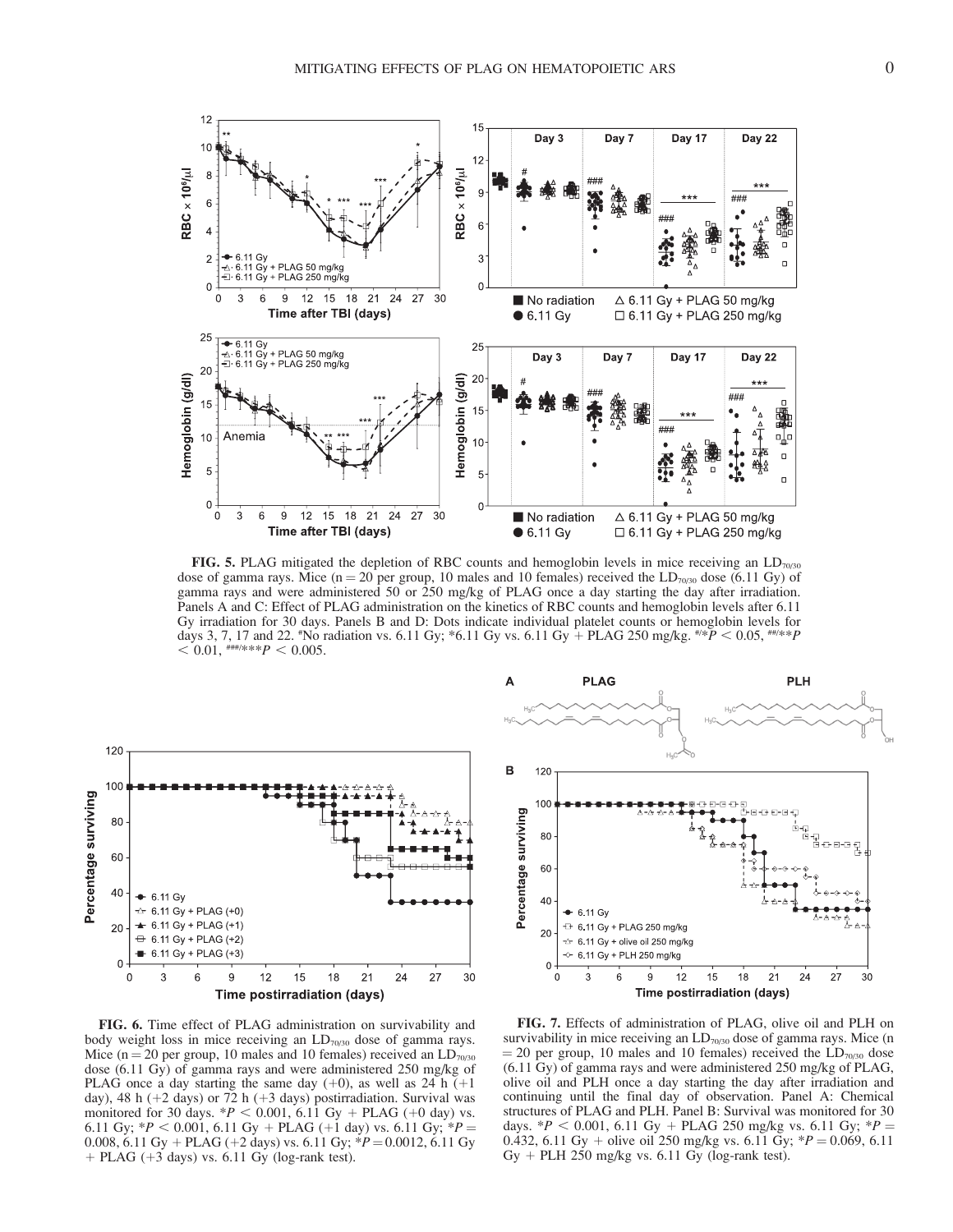|                  | No. of mice that | Survivability<br>$(\%)$ | Survival time of decedents (days) |        | Log-rank   |
|------------------|------------------|-------------------------|-----------------------------------|--------|------------|
|                  | survived/total   |                         | Mean $\pm$ SEM                    | Median | test $P^*$ |
| Control          | 7/20             | 35                      | $19.2 \pm 0.9$                    | 20     |            |
| PLAG $(+0$ day)  | 16/20            | 80                      | $25.0 \pm 1.1$                    | 24.5   | < 0.001    |
| PLAG $(+1$ day)  | 14/20            | 70                      | $23.7 \pm 1.4$                    | 23.5   | < 0.001    |
| PLAG $(+2$ days) | 11/20            | 55                      | $18.1 \pm 0.8$                    | 18     | 0.008      |
| PLAG $(+3$ days) | 11/20            | 55                      | $22.3 \pm 1.6$                    | 23     | 0.0012     |

TABLE 7 Time Effect of Administration of PLAG 250mg/kg on Survivability and Average Life Duration of Irradiated Mice

kg and 250 mg/kg resulted in 60% and 85% survival, respectively, after irradiation, and significantly mitigated radiation-induced severe weight loss. We extended the 15 day observation beyond the end of PLAG administration to ensure the durability of the mitigating effect on survival enhancement. During 15 days of the extended period, the survivability of all groups did not change (data not shown). Moreover, PLAG 250 mg/kg significantly alleviated radiation-induced neutropenia, thrombocytopenia and anemia by increasing the counts of neutrophils, platelets and RBCs, respectively, in peripheral blood.

As reported elsewhere, it has been shown that PLAG is an effective therapeutic candidate in different inflammatoryassociated diseases, such as rheumatoid arthritis, atopic dermatitis, asthma and hepatitis (20, 34–36). In addition, the therapeutic efficacy of PLAG has been demonstrated in chemotherapy and radiation-induced oral mucositis in hamster and mouse models, through the effective attenuation of neutrophil infiltration into cheek pouches and tongues and a decrease in inflammatory cytokines (37). PLAG is currently undergoing a phase II clinical trial for chemotherapy and radiation-induced oral mucositis. We believe that the efficacy of PLAG in modulating an excessive inflammatory response would also contribute to the improved biological indices in ARS.

Ionizing radiation releases very high energy, which damages molecular components in cells of various tissues (4). DNA is the most susceptible target of radiation, and its damage results in chromosomal aberrations, mutations and eventually cellular death (38, 39). Radiation-induced cellular death by mitotic death and necrosis is associated with the inflammatory response, resulting in hyperinflammatory and hypercytokinemia-like syndromes (40, 41). We observed that PLAG effectively decreased the radiationinduced release of damage-associated molecular patterns (DAMPs) in the bloodstream that induce systemic inflammation, such as high motility group box 1 and s100A9 (data not shown). We believe that the putative mechanism of PLAG in ARS is the accelerated resolution of inflammation by effectively eliminating radiation-induced inflammatory factors.

For the study of the hematopoietic syndrome, most researchers have used, in addition to canine models and nonhuman primates, inbred mouse strains, including BALB/ c, C3H/HeN, B6D2F1/J and C57BL/6. Of these strains, BALB/c is the most sensitive to radiation, and C57BL/6 is the most resistant  $(18)$ . Because radiation directly affects single- and double-stranded DNA breaks and/or impairment of DNA-damage repair machinery (42), the relatively high sensitivity of BALB/c mice to radiation can be attributed to defects in double-stranded DNA repair (43). In this study, BALB/c mice were used to evaluate the effect of PLAG, since it was believed that this strain, due to its inherent genetic defects, would more apparently exhibit a radiationinduced systemic inflammatory response by releasing DAMPs. However, it is necessary to assess the efficacy of this drug in more than one mouse strain because of strain variables with respect to radiation response.

The cells in the bone marrow and gastrointestinal (GI) tract are the most sensitive to radiation damage, because these cells are highly proliferative and have a low sensitivity threshold to radiation, caused by fast cellular turnover  $(l,$ 44, 45). Along with hematopoietic injury, GI-ARS is a serious injury that causes various clinical manifestations, from those occurring in the mouth to those in the colon and rectum. Patients with GI-ARS suffer not only from malnutrition due to reduced digestive capacity, but also from excessive inflammation and bacterial overgrowth after radiation exposure (46, 47). The co-appearance of GI damage with hematopoietic injury increases the mortality rate even at low radiation doses (48, 49). Therefore, it is

TABLE 8

| Effect of administration of PLAG, Olive Oil, PLH 250 mg/kg on Survivability and Average Life Duration of Irradiated Mice |  |  |  |
|--------------------------------------------------------------------------------------------------------------------------|--|--|--|
|                                                                                                                          |  |  |  |
|                                                                                                                          |  |  |  |

|                    | No. of mice that | Survivability | Survival time of decedents (days) |        | Log-rank   |
|--------------------|------------------|---------------|-----------------------------------|--------|------------|
|                    | survived/total   | $(\%)$        | Mean $\pm$ SEM                    | Median | test $P^*$ |
| Control            | 7/20             |               | $19.2 \pm 0.9$                    | 20     |            |
| PLAG $250$ mg/kg   | 14/20            | 70            | $23.7 \pm 1.4$                    | 23.5   | < 0.001    |
| Olive oil 250mg/kg | 5/20             | 25            | $17.9 \pm 1.5$                    | 18     | 0.432      |
| PLH 250mg/kg       | 8/20             | 40            | $18.8 \pm 1.6$                    | 18     | 0.069      |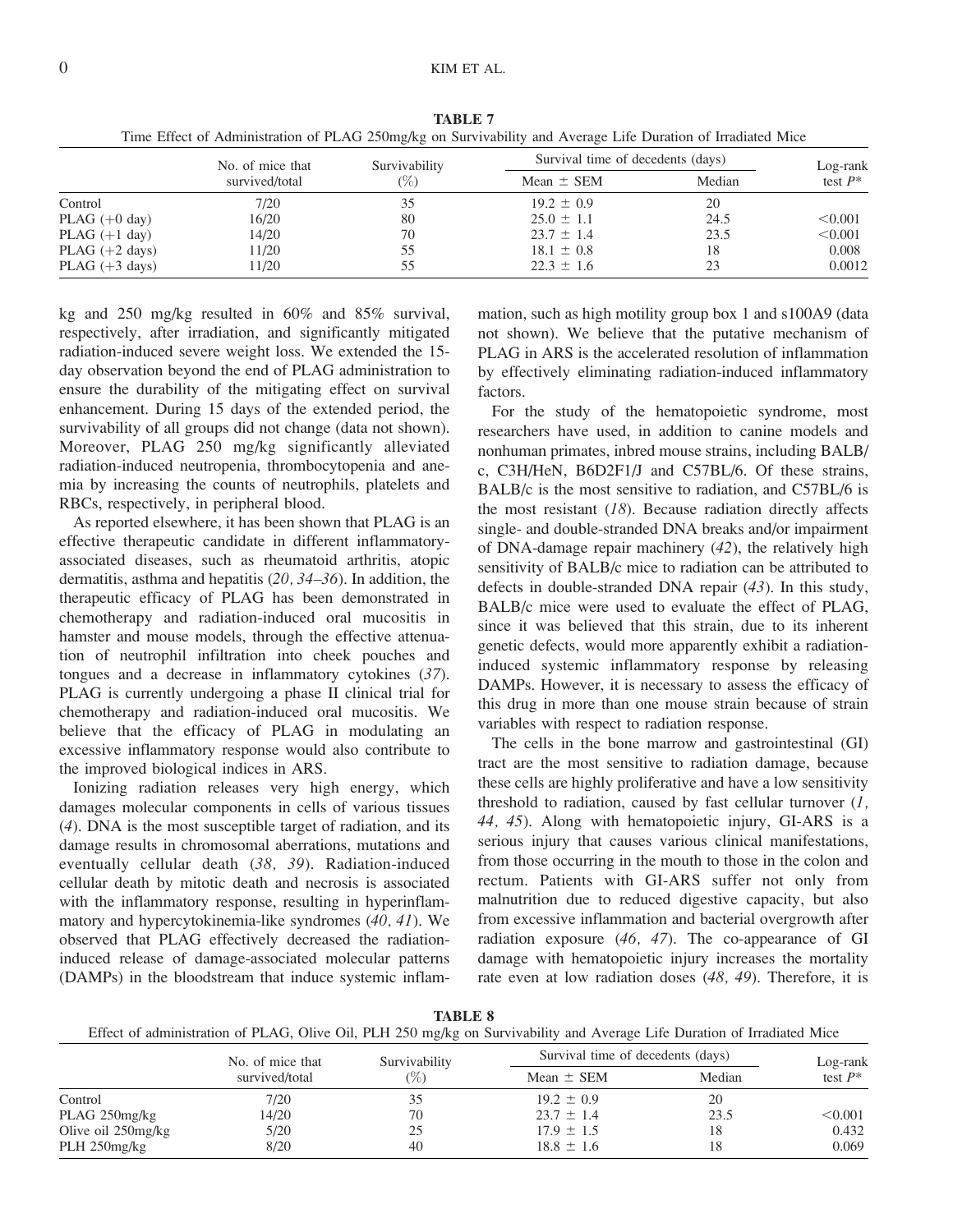necessary to investigate whether PLAG also attenuates the signs and symptoms of GI injury after radiation exposure.

In conclusion, the administration of PLAG significantly improved gamma-ray-induced mortality and body weight loss in BALB/c mice. Moreover, it effectively attenuated radiation-associated hematopoietic injuries, including neutropenia, thrombocytopenia and anemia. Together, these findings demonstrate that PLAG has therapeutic potential as a radiation countermeasure for the improvement of survivability and treatment of the hematopoietic subsyndrome of ARS.

## ACKNOWLEDGMENTS

PLAG has been granted Orphan Drug Designation by the U.S. Food and Drug Administration (FDA) for the treatment of acute radiation syndrome under the name of EC-18. Corresponding author, JWH, declares that the research was conducted in the absence of any commercial or financial relationships that could be constructed as a potential conflict of interest. Author, K-YS, is a president of Enzychem Lifesciences. The remaining authors are employees of Enzychem Lifesciences.

Received: May 22, 2019; accepted: August 14, 2019; published online: Month 0, 2019

## **REFERENCES**

- 1. Heslet L, Bay C, Nepper-Christensen S. Acute radiation syndrome (ARS) - treatment of the reduced host defense. Int J Gen Med 2012; 5:105–15.
- 2. Anno GH, Baum SJ, Withers HR, Young RW. Symptomatology of acute radiation effects in humans after exposure to doses of 0.5–30 Gy. Health Phys 1989; 56:821–38.
- 3. Mettler FA, Jr., Gus'kova AK, Gusev I. Health effects in those with acute radiation sickness from the Chernobyl accident. Health Phys 2007; 93:462–9.
- 4. Christensen DM, Iddins CJ, Parrillo SJ, Glassman ES, Goans RE. Management of ionizing radiation injuries and illnesses, part 4: acute radiation syndrome. J Am Osteopath Assoc 2014; 114:702– 11.
- 5. Singh VK, Seed TM. A review of radiation countermeasures focusing on injury-specific medicinals and regulatory approval status: part I. Radiation sub-syndromes, animal models and FDAapproved countermeasures. Int J Radiat Biol 2017; 93:851–69.
- 6. Singh VK, Newman VL, Berg AN, MacVittie TJ. Animal models for acute radiation syndrome drug discovery. Expert Opin Drug Discov 2015; 10:497–517.
- 7. Singh VK, Romaine PL, Newman VL. Biologics as countermeasures for acute radiation syndrome: where are we now? Expert Opin Biol Ther 2015; 15:465–71.
- 8. Farese AM, MacVittie TJ. Filgrastim for the treatment of hematopoietic acute radiation syndrome. Drugs Today (Barc) 2015; 51:537–48.
- 9. Kiang JG, Zhai M, Bolduc DL, Smith, JT, Anderson MN, Ho C, et al. Combined therapy of pegylated G-CSF and Alxn4100TPO improves survival and mitigates acute radiation syndrome after whole-body ionizing irradiation alone and followed by wound trauma. Radiat Res 2017; 188:476–90.
- 10. Singh VK, Newman VL, Seed TM. Colony-stimulating factors for the treatment of the hematopoietic component of the acute radiation syndrome (H-ARS): a review. Cytokine 2015; 71:22–37.
- 11. Farese AM, Bennett AW, Gibbs AM, Hankey KG, Prado K, Jackson W 3rd, et al. Efficacy of Neulasta or Neupogen on H-ARS and GI-ARS mortality and hematopoietic recovery in nonhuman

primates after 10 Gy irradiation with 2.5% bone-marrow sparing. Health Phys 2019; 116:339–53.

- 12. Singh VK, Seed TM. An update on sargramostim for treatment of acute radiation syndrome. Drugs Today (Barc) 2018; 54:679–93.
- 13. Adams TG, Sumner LE, Casagrande R. Estimating risk of hematopoietic acute radiation syndrome in children. Health Phys 2017; 113:452–57.
- 14. Hu S. Linking doses with clinical scores of hematopoietic acute radiation syndrome. Health Phys 2016; 111:337–47.
- 15. Singh VK, Hauer-Jensen M. Gamma-Tocotrienol as a promising countermeasure for acute radiation syndrome: current status. Int J Mol Sci 2016; 17.
- 16. Boada Burutaran M, Guadagna R, Grille S, Stevenazzi M, Guillermo C, Diaz L. Results of high-risk neutropenia therapy of hematology-oncology patients in a university hospital in Uruguay. Rev Bras Hematol Hemoter 2015; 37:28–33.
- 17. Swinkels M, Rijkers M, Voorberg J, Vidarsson G, Leebeek FWG, Jansen AJG. Emerging concepts in immune thrombocytopenia. Front Immunol 2018; 9:880.
- 18. Williams JP, Brown SL, Georges GE, Hauer-Jensen M, Hill RP, Huser AK, et al. Animal models for medical countermeasures to radiation exposure. Radiat Res 2010; 173:557–78.
- 19. Yang HO, Park JS, Cho SH, Yoon JY, Kim MG, Jhon GJ, et al. Stimulatory effects of monoacetyldiglycerides on hematopoiesis. Biol Pharm Bull 2004; 27:1121–5.
- 20. Jeong J, Kim YJ, Yoon SY, Yong-Jae Kim, Joo Heon Kim, Ki-Young Sohn, et al. PLAG (1-palmitoyl-2-linoleoyl-3-acetyl-racglycerol) modulates eosinophil chemotaxis by regulating CCL26 expression from epithelial cells. PLoS One 2016; 11:e0151758.
- 21. Jeong J, Kim Y-J, Lee DY, Moon BG, Sohn KY, Yoon SY, et al. 1-Palmitoyl-2-linoleoyl-3-acetyl-rac-glycerol (PLAG) attenuates gemcitabine-induced neutrophil extravasation. Cell Biosci 2019; 9:4.
- 22. Oh D, Kim MH, Song TJ, Cho CJ, Nam K, Cho MK, et al. 1- Pamitoyl-2-linoleoyl-3-acetyl-rac-glycerol may reduce incidence of gemcitabine-induced neutropenia: a pilot case-controlled study. World J Oncol 2015; 6:410–15.
- 23. Yoo N, Lee HR, Shin SH, Sohn KY, Kim HJ, Han YH, et al. PLAG (1-palmitoyl-2-linoleoyl-3-acetyl-rac-glycerol) augments the therapeutic effect of pegfilgrastim on gemcitabine-induced neutropenia. Cancer Lett 2016; 377:25–31.
- 24. Kendall GM, Muirhead CR, MacGibbon BH, O'Hagan JA, Conquest AJ, Goodill AA, et al. Mortality and occupational exposure to radiation: first analysis of the National Registry for Radiation Workers. BMJ 1992; 304:220–5.
- 25. Gluzman-Poltorak Z, Vainstein V, Basile LA. Association of hematological nadirs and survival in a nonhuman primate model of hematopoietic syndrome of acute radiation syndrome. Radiat Res 2015; 184:226–30.
- 26. Slichter SJ. Relationship between platelet count and bleeding risk in thrombocytopenic patients. Transfus Med Rev 2004; 18:153– 67.
- 27. Stasi R. How to approach thrombocytopenia. Hematology Am Soc Hematol Educ Program 2012; 2012:191–7.
- 28. Chow L, Aslam R, Speck ER, Kim M, Cridland N, Webster ML, et al. A murine model of severe immune thrombocytopenia is induced by antibody- and  $CD8+T$  cell-mediated responses that are differentially sensitive to therapy. Blood 2010; 115:1247–53.
- 29. Groopman JE, Itri LM. Chemotherapy-induced anemia in adults: incidence and treatment. J Natl Cancer Inst 1999; 91:1616–34.
- 30. Izaks GJ, Westendorp RG, Knook DL. The definition of anemia in older persons. JAMA 1999; 281:1714–7.
- 31. Singh VK, Romaine PL, Seed TM. Medical countermeasures for radiation exposure and related injuries: characterization of medicines, FDA-approval status and inclusion into the Strategic National Stockpile. Health Phys 2015; 108:607–30.